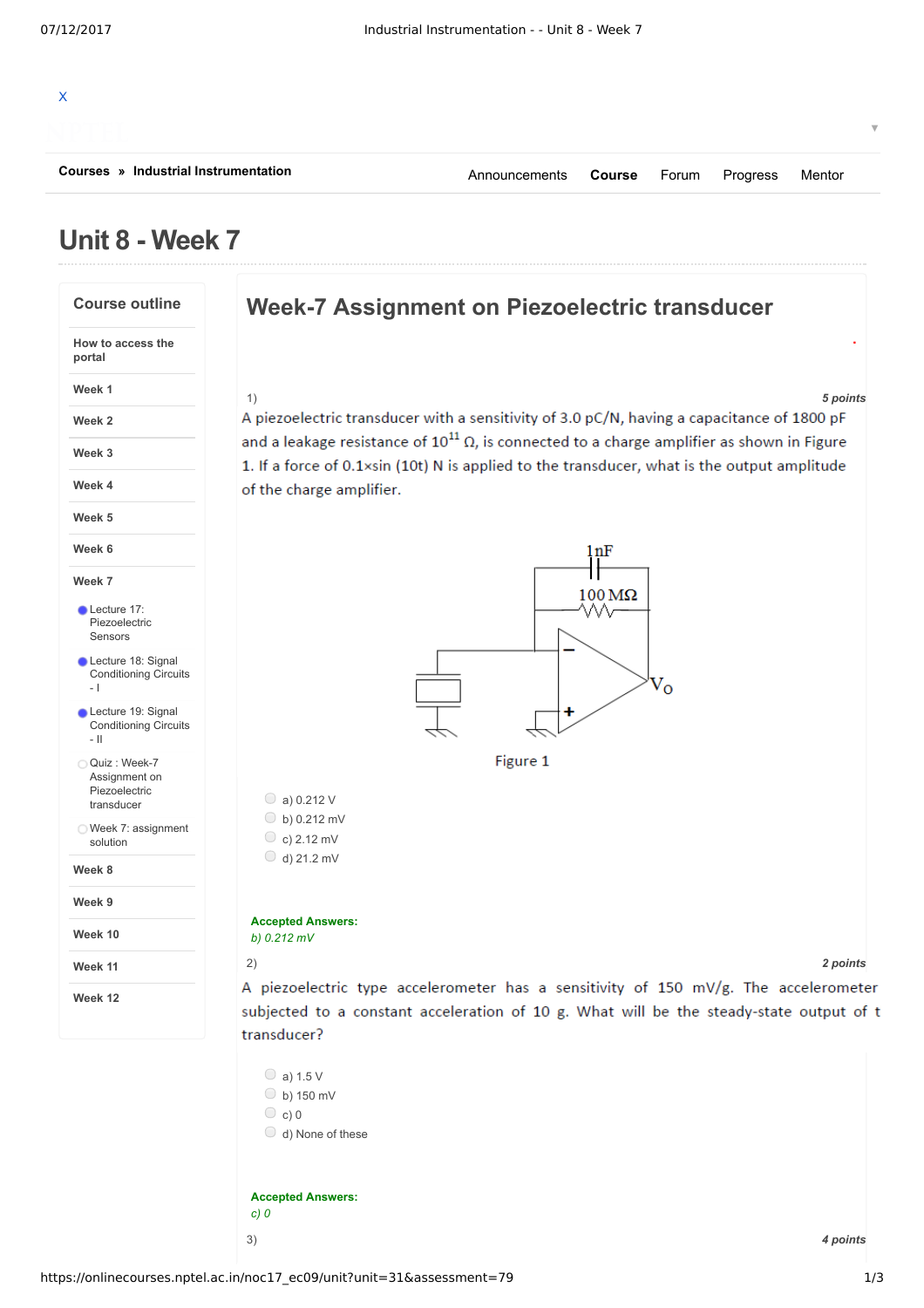07/12/2017 **Industrial Instrumentation - - Unit 8 - Week 7** 

A piezoelectric transducer, having capacitance of 1 nF and leakage resistance  $10^{12}$   $\Omega$ , connected to a parallel load  $Z_L$ .  $Z_L$  comprises of a 1 M $\Omega$  resistance (R<sub>L</sub>) and a 0.5 nF capacitar (CL), in parallel. What will be the approximate value of load voltage VL at very high frequency for unit amplitude of charge?

(Hint: Find the expression for V<sub>L</sub> in Laplace domain with-respect-to charge. Then observe from this expression what approximation can be made if  $\omega$  is very high)

```
\bigcirc a) 0
\bigcirc b) 0.667 V
\circ c) 0.333 V
O d) 1 V
```
**Accepted Answers:** *b) 0.667 V*

4) *2 points*

A piezoelectric crystal has the following specifications: voltage sensitivity (g) = 30  $\mu$ V/m-I Relative permittivity of the piezoelectric material ( $\varepsilon_r$ ) = 2.5. Young's modulus of elasticity (E 10 MN/m<sup>2</sup>. If equivalent voltage across the crystal is 10 mV, then calculate capacitance of t crystal for an applied force of 100 N. (Vacuum permittivity =  $8.85 \times 10^{-12}$  F/m)

 $\bigcirc$  a) 4.71 pF  $\bigcirc$  b) 5.52 pF  $\circ$  c) 6.64 pF  $\bigcirc$  d) 7.76 pF

**Accepted Answers:** *c) 6.64 pF*

5) *2 points*

Five piezoelectric crystals are combined, as shown below, to form a multimorph. Capacitance each crystal is 2 nF. What is the net capacitance (C<sub>eg</sub>) of the multimorph, between the t terminals A and B in figure 2?



https://onlinecourses.nptel.ac.in/noc17\_ec09/unit?unit=31&assessment=79 2/3